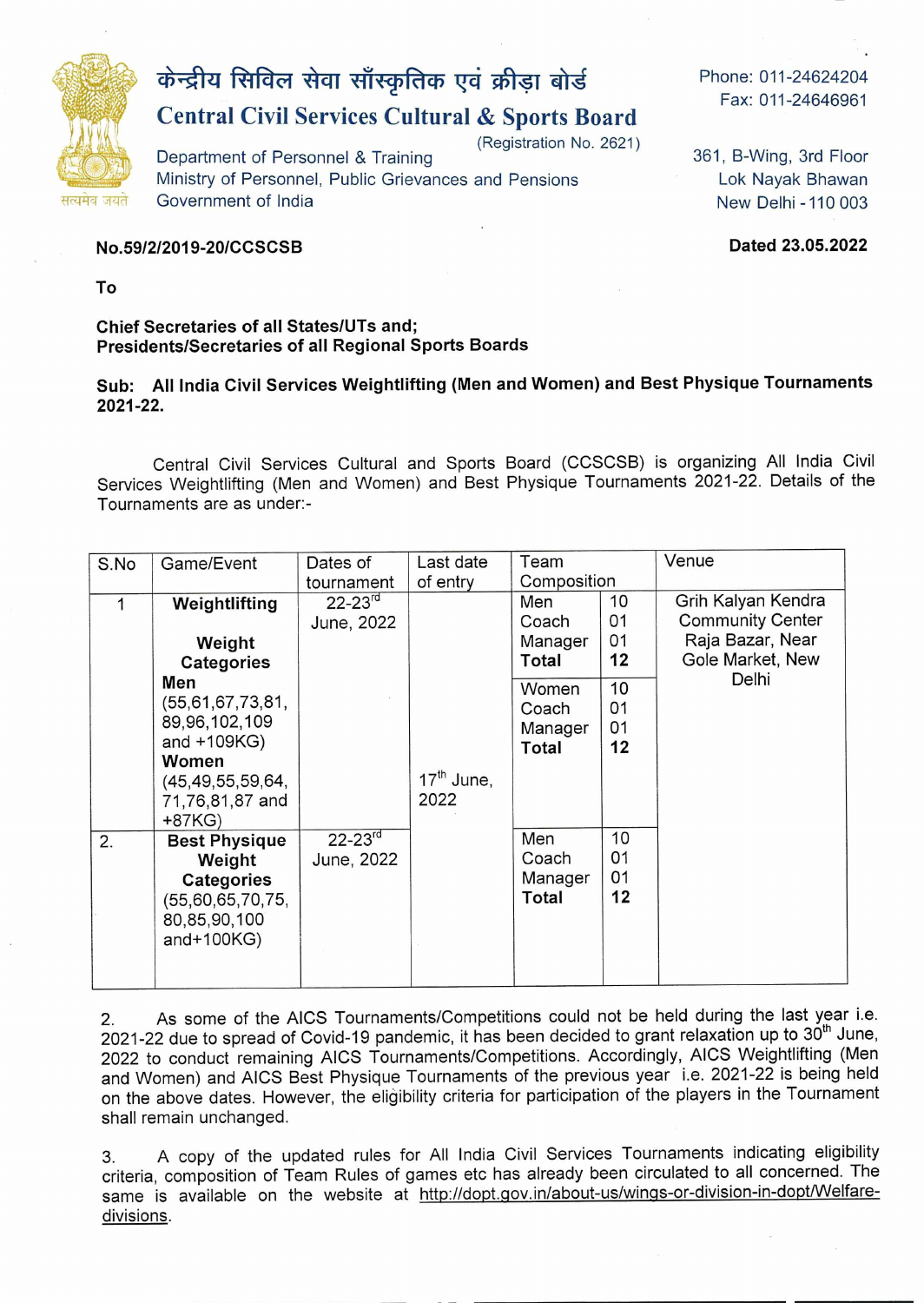4. The States/UTs and Regional Sports Boards are requested to consider sending their team for the above All India Civil Services Tournaments, It may be ensured that the entries are submitted within prescribed time limits in prescribed proforma attached at **Annexure** I on or before the last date directly to the following details:

| S.No. | Name & Designation and Address                                                                                                                         | <b>Contact No.</b>                                  |
|-------|--------------------------------------------------------------------------------------------------------------------------------------------------------|-----------------------------------------------------|
|       | Shri Kulbhushan Malhotra<br>Secretary (CCSCSB)<br>Room No. 361, B-Wing, 3 <sup>rd</sup> Floor,<br>Lok Nayak Bhawan, Khan Market,<br>New Delhi - 110003 | 011-24646961<br>01124624204<br>doptsports@gmail.com |

5. Teams are requested to make their own arrangements for accommodation and transportation.

**6. List of players alonq with photocopy of their Identity Card** should be authenticated by the authorized officer under his signature & seal.

7. All the participants shall carry individual Identity Card/Identity Slip/Age Proof for verification of eligibility criteria by the Organizing Committee/Representatives of the Board at the venue of the All India Civil Services Tournament.

8. Managers' meeting is likely to be held on the evening of a day before the date of commencement of the tournaments.

9. Addresses, Telephone Numbers, E-mail Addresses may be indicated by the participating State/UTs/RSB's,

10. Every participating team may bring two flags representing their States/UT/Regional Sports Board with them.

11. Every member of the team reports at the venue and participates in the tournament as scheduled. Failure to do so shall be treated as an act of indiscipline. All the participants shall maintain strict discipline on and off the venue of the tournament. Any act of strict discipline on and off the venue of the tournament. Any act of<br>indiscipline/misbehavior/misconduct will attract the provision of CCS (Conduct) Rules since Government Employees are treated 'ON DUTY' during All India Civil Services Tournament.

12. The general instructions/Guidelines of COVID-19 issued by Central/State Govt. from time to time are to be strictly followed by all players and supporting staff during the competition. If it is found that Covid appropriate behavior is not followed by any player/official in the tournament he/she shall be liable to be debarred from the tournament.

13. All participants are requested to chalk out their journey in compliance to Covid-19 guidelines issued by States/UTs from time to time.

14. The following categories of employees are not eligible for participation in AICS Tournaments:-

- (a) Uniform personnel in Defence Services/Para Military Organizations/Central Police Organization/Police/RPF/CISF/BSF/ITBP/NSG etc.
- (b) Employees of Autonomous bodies/undertaking/Public Sector Banks even though administratively controlled by the Central Ministries.
- (c) Casual / Daily wages workers.
- (d) Employees attached to offices on temporary duty.
- (e) A newly recruited employed who has put less than 6 months in regular establishment/ service

15. Any information regarding change in dates/venue/cancellation etc. about the AlCS tournament will be available on our website i.e. www.dopt.gov.in. All the participant teams are, therefore requested to check from organizers of the tournament about any possible change before starting their journey.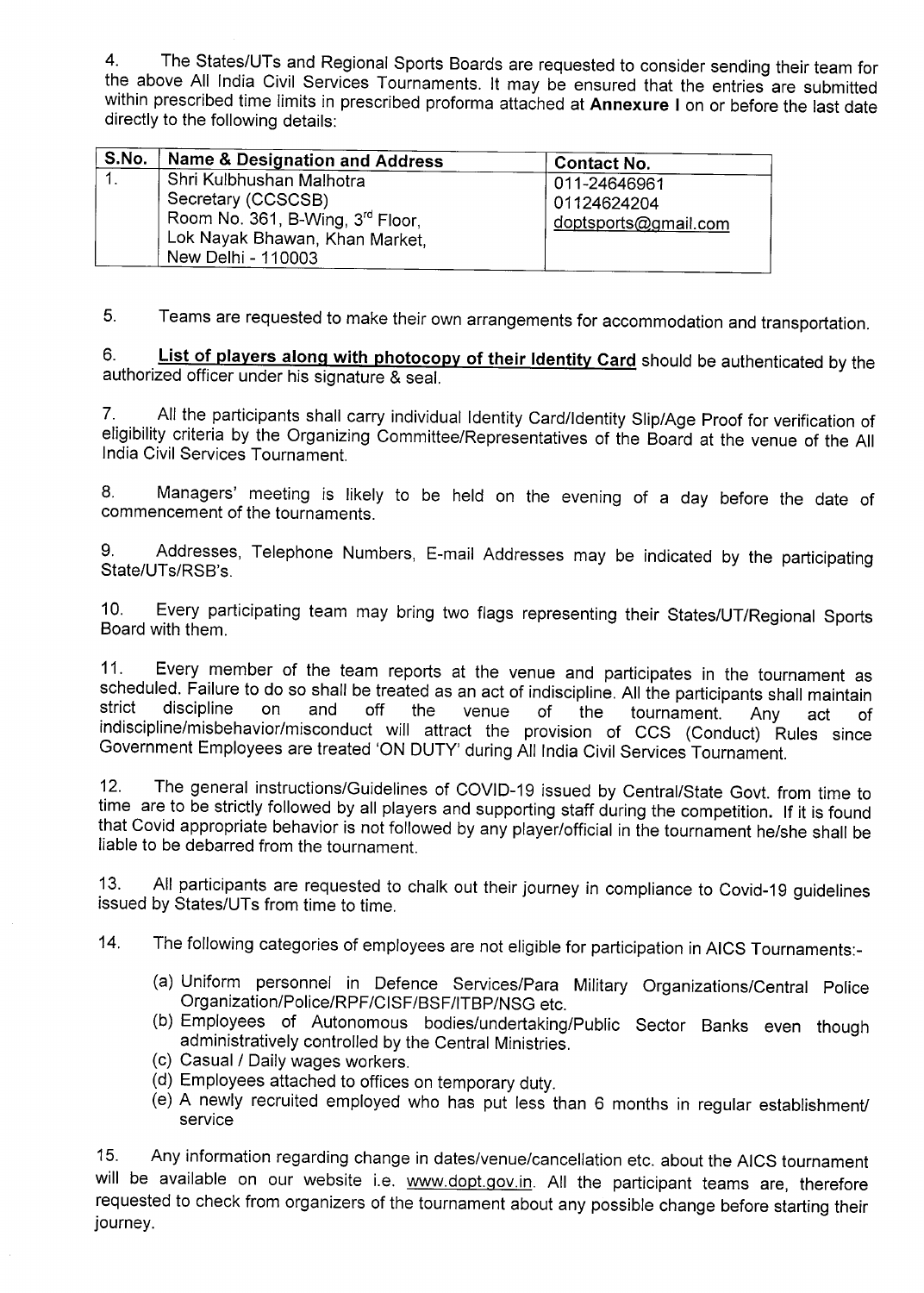- 16. Referees/Umpires' decision shall be final and binding on the competing teams.
- 17. In case of any queries pertaining to the games, the following officers may be contacted:-

| S.No. | Name & Designation and Address                | <b>Contact No.</b> |
|-------|-----------------------------------------------|--------------------|
|       | Shri Mahesh Prasad                            | 9810987370         |
|       | Convenor (Men) Weightlifting and Powerlifting |                    |
| 2.    | Shri Devender Kumar                           | 9810871346         |
|       | Convenor (Men) Best Physique                  |                    |
| 3.    | Ms. Malika Taneja                             | 9654870130         |
|       | Convenor (Women )Powerlifting - CCSCSB        |                    |

Yours sincerely

Kuly

(Kulbhushan Málhotra) Secretary (CCSCSB)

Copy to

1. Director of Sports & Youth Services of all States/UTs.<br>2. Shri Mahesh Prasad, Convenor (Men) - Weigh

Shri Mahesh Prasad, Convenor (Men) - Weightlifting and Powerlifting - CCSCSB (Mob. 9810987370).

- 3. Shri Devender Kumar, Convenor (Men) Best Physique CCSCSB (Mob. 9810871346).
- 4. Ms. Malika Taneja, Convenor (Women )Powerlifting CCSCSB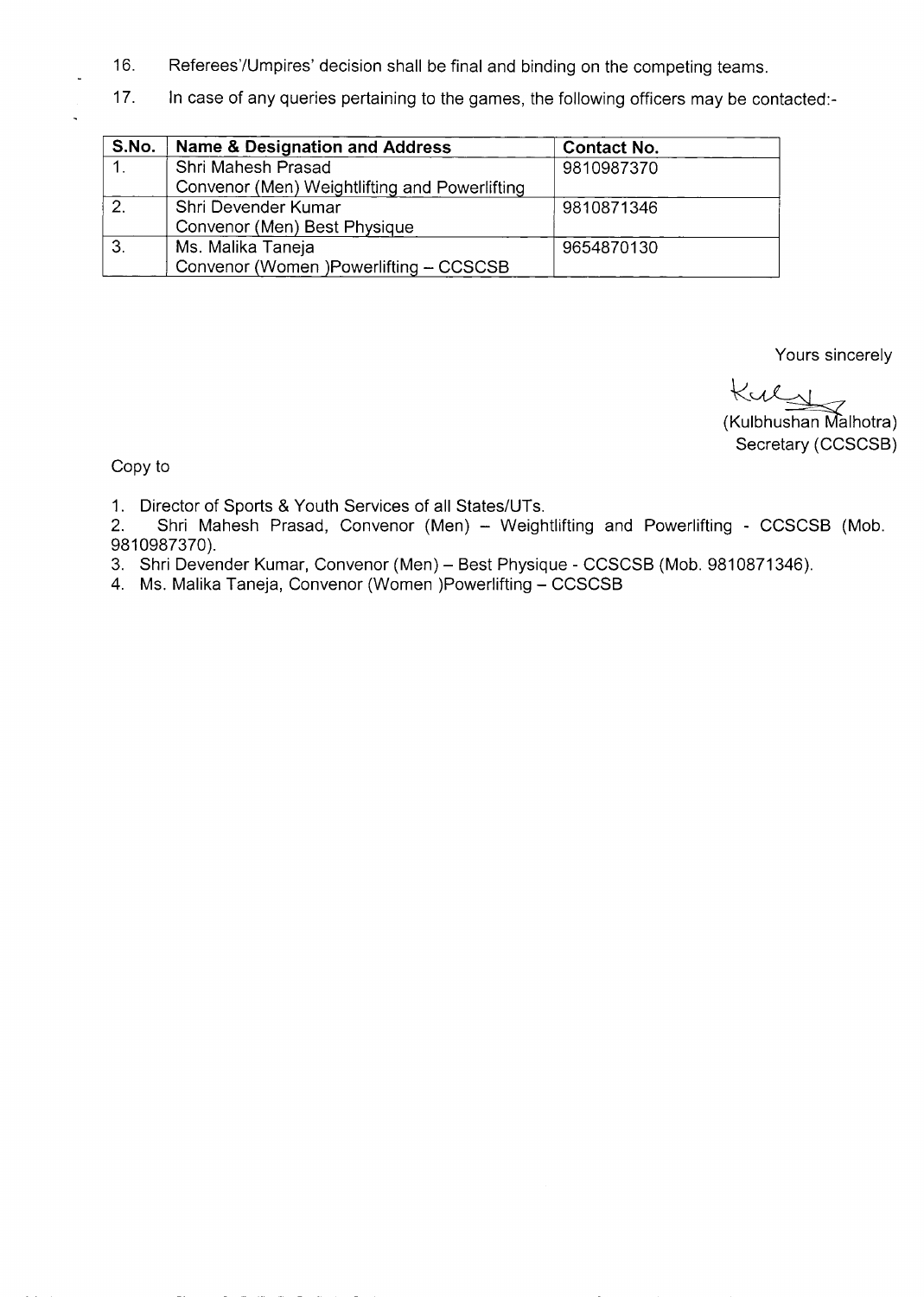#### **F.No.59/2/2019-20-CCSCSB Central Civil Services Cultural & Sports Board (Department of Personnel & Training)**

#### **Entry form for All India Civil Services Tournament**

### **Year – 2021-22**

- 1. Name of the Event ....................................................................................................................
- 2. Name of the team (State/RSB) with complete address..................................................................**Home**

3. Details of the participants :  $(Mark 'v'')$  as applicable)

| S.No           | <b>Name</b> | <b>Ministry/Department</b>  | <b>Regular or not</b> |
|----------------|-------------|-----------------------------|-----------------------|
|                |             | (alongwith copy of ID Card) |                       |
| 1              |             |                             |                       |
|                |             |                             |                       |
| $\overline{2}$ |             |                             |                       |
| 3              |             |                             |                       |
| $\overline{4}$ |             |                             |                       |
| 5              |             |                             |                       |
| 6              |             |                             |                       |
| 7              |             |                             |                       |
| 8              |             |                             |                       |
| 9              |             |                             |                       |
| 10             |             |                             |                       |

4. Details of Manager & Captain

| <b>Details</b>        | <b>Manager</b> | Captain |
|-----------------------|----------------|---------|
| Name &                |                |         |
| Designation           |                |         |
| <b>Office Address</b> |                |         |
| Contact No.           |                |         |